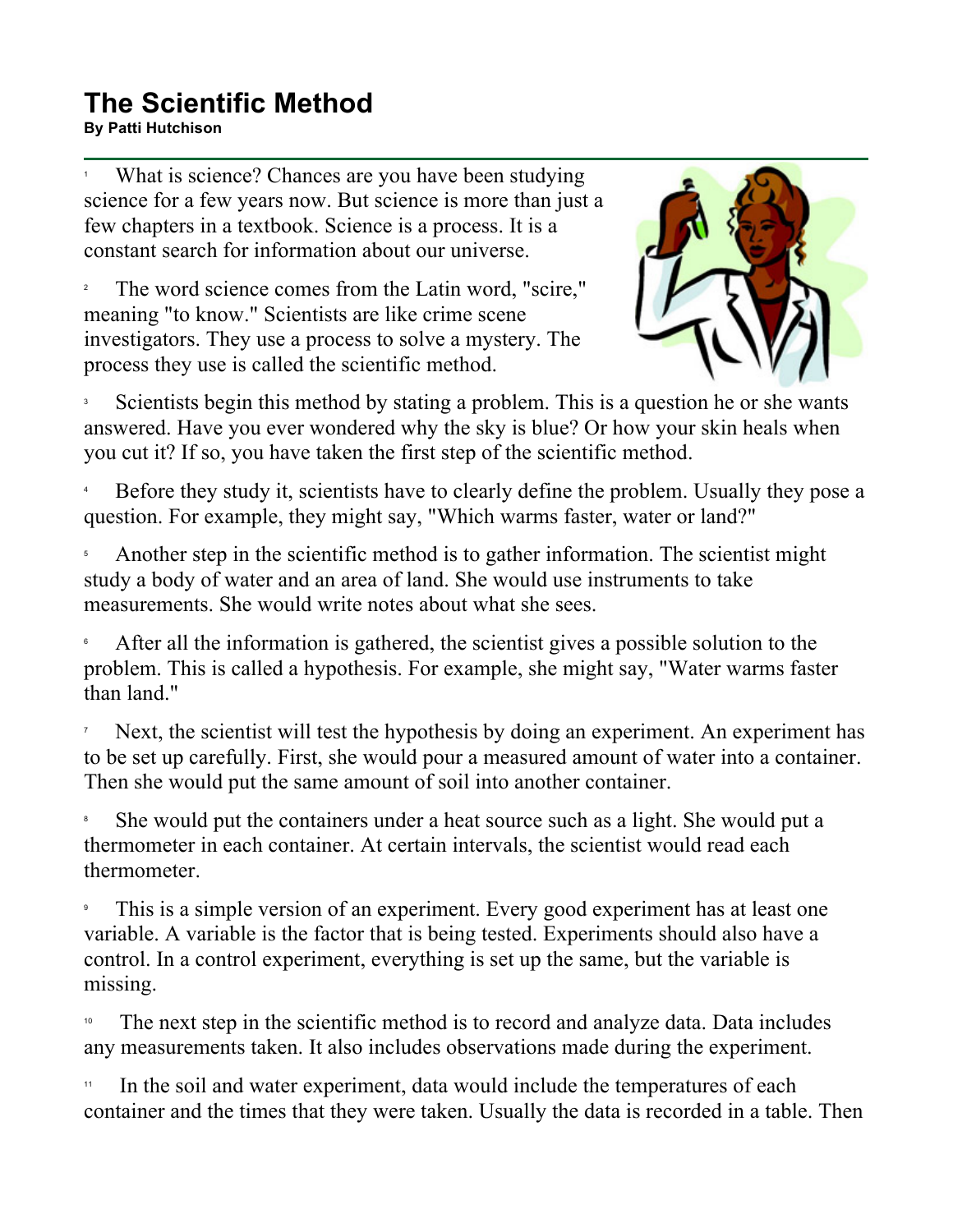it might be graphed. This helps the scientist to compare the measurements.

<sup>12</sup> This experiment would be run many times before the scientist could come to a conclusion. If the water heats up faster during each experiment, the scientist could conclude that water heats faster than land.

The steps in the scientific method do not have to be done in a certain order. They might be performed differently, depending on the problem. After a conclusion is formed, a theory may be developed. A theory is a logical explanation for events in nature.

<sup>14</sup> After the theory is tested many times, it could become a law. A law is a theory that has been accepted as true. However, even laws can be changed if different findings are obtained by other experiments. This is the spirit of science: questions can always be asked. New explanations can always be considered in any event.

Copyright © 2010 edHelper